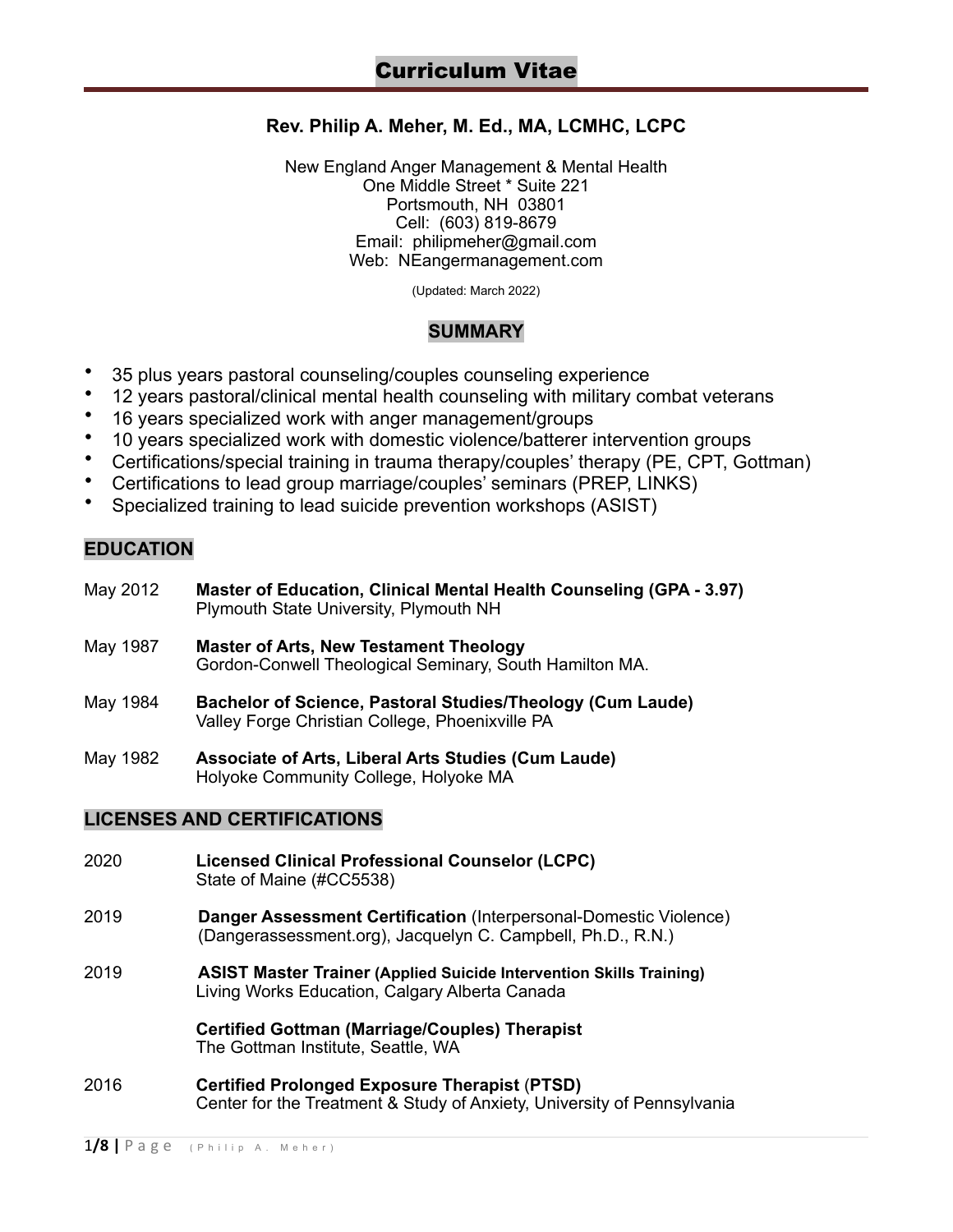- 2016 **Certified Cognitive Processing Therapist (PTSD)** Veterans' Health Administration
- 2014 **Licensed Clinical Mental Health Counselor (LCMHC)** State of New Hampshire (#1072)
- 2014 **Registered ASIST Trainer (Applied Suicide Intervention Skills Training)** Living Works Education, Calgary Alberta Canada
- 2011 **Family Life Chaplain Designation, United States Army** Army Family Life Chaplain School, Fort Bragg, NC
- 2010 **Strong Bonds Marriage Seminar Provider (US ARMY)** US Army, Fort Jackson, SC
- 2010 **L.I.N.K.S Marriage Seminar Provider (US ARMY)** US Army, Fort Jackson, SC
- 2007 **Certified Anger Management Trainer (Intermediate)** What's Good About Anger Institute, Chicago, IL
- 1992 **Ministerial Ordination (current Christian and Missionary Alliance)** Alliance New England, South Easton, MA
- 1987 **Prepare/Enrich Certification (Premarital/Marriage Counseling Inventory)**  Prepare-Enrich, Roseville, MN

#### **PROFESSIONAL WORK EXPERIENCE**

| $04/2020 - 02/2022$ | <b>United States Army Reserves</b><br>US Army Hospital Chaplain, 399 <sup>th</sup> Combat Field Hospital, Taunton MA              |
|---------------------|-----------------------------------------------------------------------------------------------------------------------------------|
| $11/2017 -$ Present | Lewiston Vet Center (Veterans Administration); Lewiston, ME<br><b>Readjustment Counseling Therapist/Marriage-Family Therapist</b> |
| $01/2012 - 11/2017$ | Manchester Vet Center (Veterans Administration); Manchester, NH<br><b>Readjustment Counseling Therapist</b>                       |
| $09/2009 - 10/2018$ | New Hampshire Army National Guard; Concord, NH<br>US Army Chaplain, 197 <sup>th</sup> Fires Brigade                               |
| $09/2008 -$ Present | New England Anger Management & Mental Health; Plaistow, NH<br><b>Pastoral/Clinical Mental Health Counselor</b>                    |
| $09/2008 - 01/2012$ | Ana Jaques Hospital; Newburyport, MA<br><b>Psychiatric Counselor (Per Diem)</b>                                                   |
| $09/2008 - 01/2010$ | Holy Family Hospital; Methuen, MA<br><b>Mental Health Counselor</b>                                                               |
| $09/2004 - 09/2008$ | Haverhill Alliance Church; Haverhill, MA<br><b>Senior Pastor</b>                                                                  |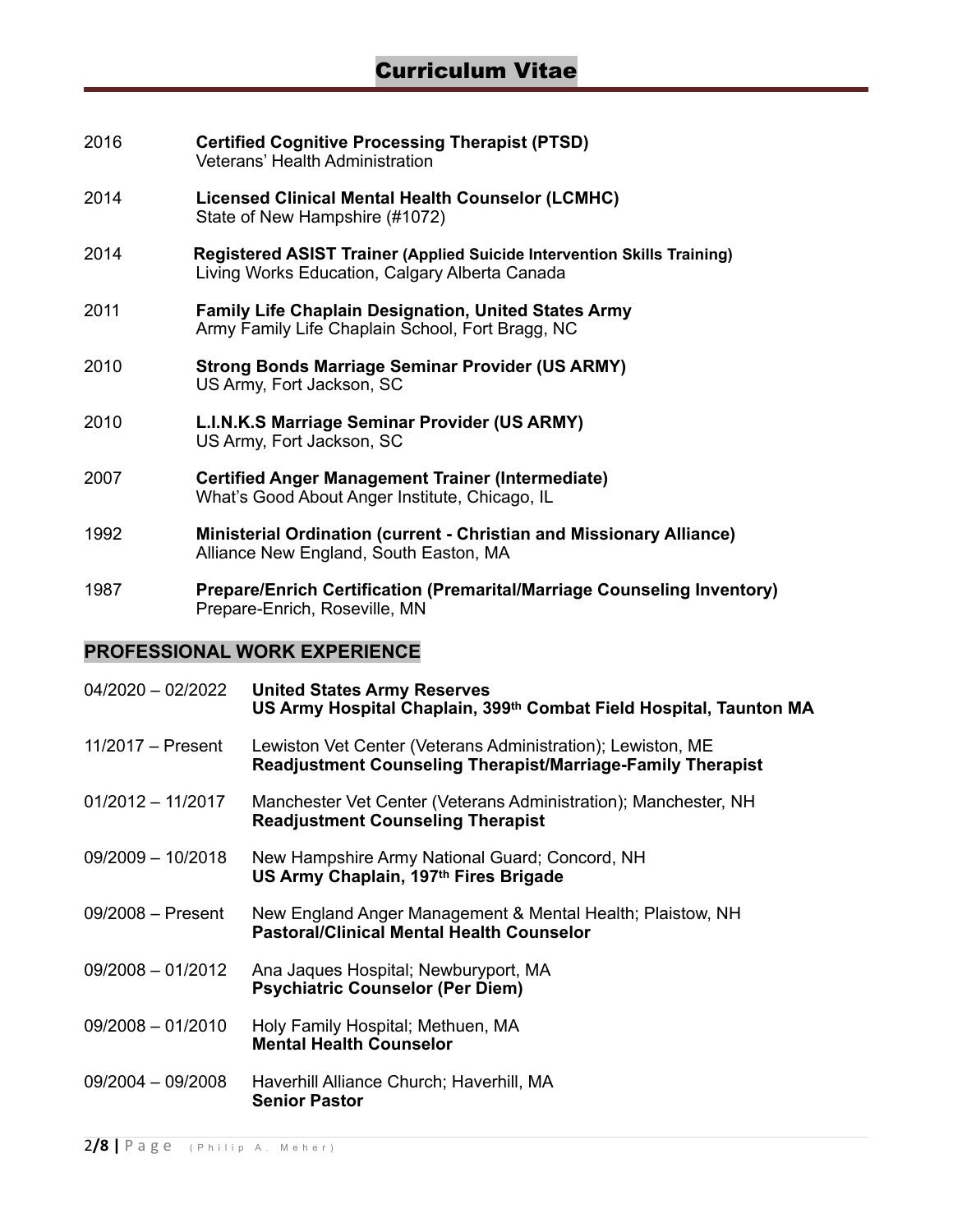| $01/2002 - 10/2003$ | Lighthouse Mission Ministries; Bellingham, WA<br>Anger Management/Life Skills Group Instructor (Part-Time) |
|---------------------|------------------------------------------------------------------------------------------------------------|
| $09/1999 - 10/2003$ | New Life Fellowship Church; Lynden, WA<br><b>Senior Pastor</b>                                             |
| $09/1996 - 09/1999$ | Christian Assembly of God Church; Zion, IL<br><b>Senior Pastor</b>                                         |
| 01/1996 - 09/1996   | Teen Challenge Ministries; Chicago, IL<br>Interim Education Director (Drug/Alcohol Rehabilitation)         |
| $04/1991 - 12/1995$ | Elm Street Congregational Church; Fitchburg, MA<br><b>Senior Pastor</b>                                    |
| 01 /1988 - 03/1989  | Christian Trinity Church; Eastpointe, MI<br><b>Youth Minister</b>                                          |
| 09/1984 - 12/1987   | Elm Street Congregational Church; Fitchburg, MA<br>Youth Minister (Part-time)                              |

# **PROFESSIONAL MEMBERSHIPS/INVOLVMENT**

| 1999 - present | Christian & Missionary Alliance (Ordination - Colorado Springs Colorado)         |
|----------------|----------------------------------------------------------------------------------|
| 2009 - 2018    | New Hampshire Army National Guard, 197 <sup>th</sup> Fires Brigade (Concord, NH) |
| 2015 - 2017    | Justice Involved Veterans Task Force, NH Department of HHS                       |
| 2004 - 2008    | Greater Haverhill Clergy Association (Haverhill MA)                              |
| 2005 - 2006    | Civil Air Patrol Chaplain, Essex County Composite Squadron (MA)                  |
| 2000 - 2002    | Citizenship Committee, Lynden Middle School (Lynden, WA)                         |
| 1998 - 1999    | Mayor's Beautification Committee, Chairman (Zion, IL)                            |
| 1994 - 1995    | Fitchburg Pledge for Peace Campaign (Fitchburg, MA)                              |
| 1994 - 1995    | Montachusett Council of Churches, VP for Outreach (Fitchburg, MA)                |
| 1988 - 1999    | Assemblies of God (Ordination - Springfield, MO)                                 |

# **AWARDS AND ACHIEVEMENTS:**

- 2016 Promotion, Major, US Army Chaplain, NH Army National Guard
- 2011 Meritorious Service Medal (MSM), US Army Combat Deployment
- 2011 Army Reserve Component Achievement Medal (ARCAM)
- 2011 National Defense Service Medal (NDSM), US Army
- 2011 Army Service Ribbon (ASR)
- 2011 Overseas Service Ribbon (OSR), US Army
- 2011 Armed Forces Reserve Medal (AFRMM)
- 2011 Global War on Terrorism Expeditionary Medal (GWOTE)
- 2011 Global War on Terrorism Service Medal (GWOTSM)
- 2010 Direct Commission, Captain, US Army Chaplain, NH Army National Guard
- 1984 Cum Laude Graduate, Valley Forge Christian College
- 1982 Cum Laude Graduate, Holyoke Community College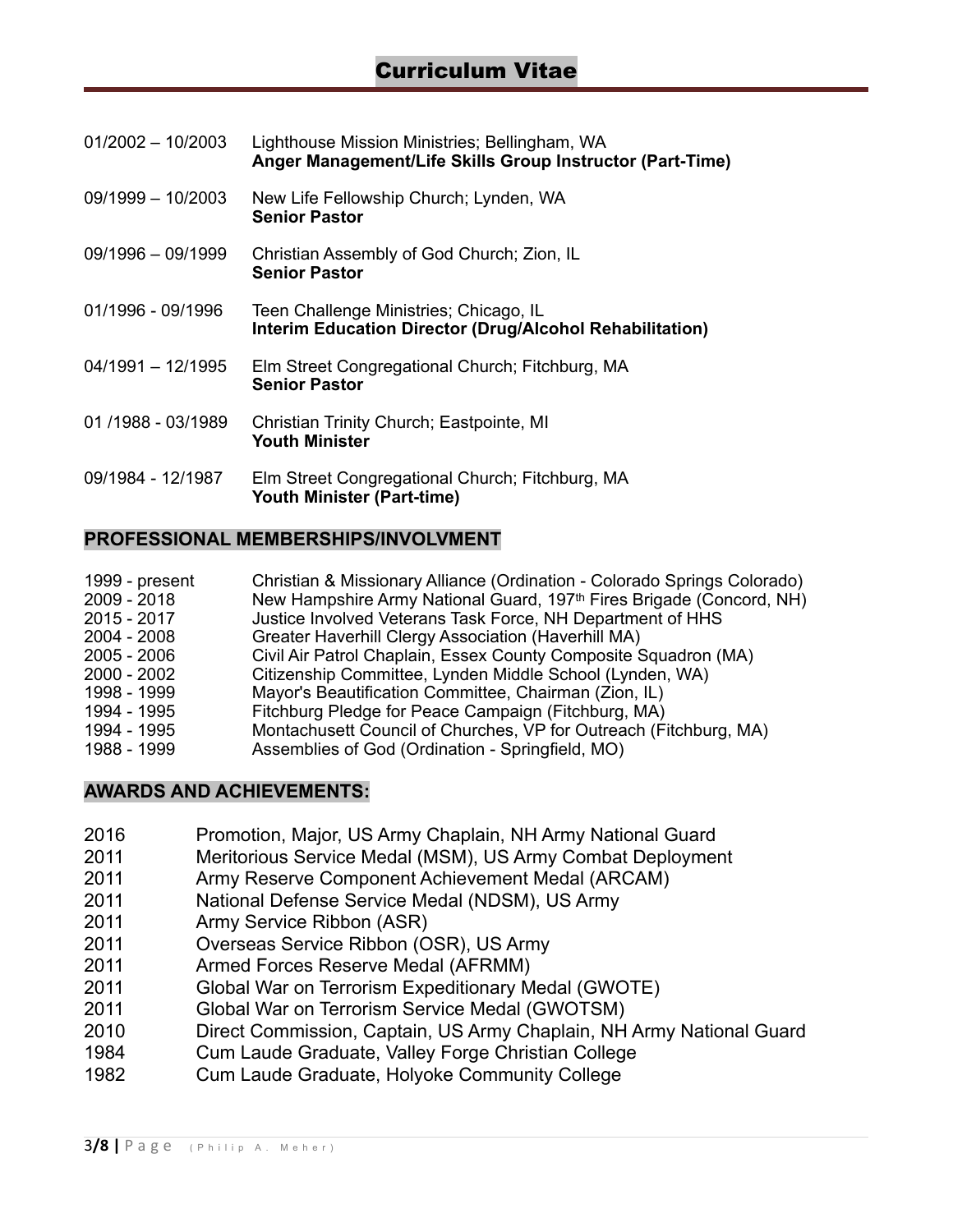#### **PROFESSIONAL DEVELOPMENT**

(note: "VA-TMS" refers to the Veterans Administration Training Management System - online training)

#### **2022**

March **CogSMART/Compensatory Cognitive Training for Service Members and Veterans with Neuropsychiatric Conditions.** Center For Deployment Psychology. Dr. Elizabeth Twamley. March 16, 2022. 1.5 CEU

#### **2021**

- August **Skills Training for Evaluation & Management of Suicide.** VA-TMS. August 19, 2021. 1 CEU
- April **The Grief Summit: Grief Counseling & Treatment in a Pandemic of Loss:**  PESI Live Webinar, April 29-30, 2021. 12 CEU

**Basic Life Support Certificate-American Red Cross, 399th Combat Support** Hospital, Taunton, MA 4/9/21

- February **Applying Whole Health in Clinic Care**. VA-TMS. February 10, 2021. 6 CEU
- January **Behavioral Approaches In Treating Generalized Anxiety Disorder** (Live Stream Webinar). Center for The Treatment & Study of Anxiety, University of Pennsylvania. January 22, 2021 (Co-Sponsored by the Philadelphia Behavior Therapy Association). 3 CEUs
- January **Lethal Means Safety Training**. VA-TMS. January 28, 2021. 1 CEU

#### **2020**

- December RCS National Grand Rounds: **Substance Abuse/Addiction & Stress Related Influences**. Dr. Patrick OKeefe. December 11, 2020. TMS-VA Education System. 2 CEUs.
- May **Intimate Partner Violence (IPV) & Couples Therapy: Clinical Considerations & Treatment Options.** VA-TMS Live Training, Brandi Luedtke, Psy.D, HSPP, 1.5 CEU, May 26, 2020

- November **Intimate Partner Violence Risk & Lethality Assessment: Implications for Women's Safety**. VA-TMS Live Training, Jacquelyn C. Campbell, Ph.D., R.N. 3.5 CEUs, November 13, 2019.
- June **CAMS-CARE: Assessing & Treating Suicidal Risk**. David A. Jobes, Ph.D, ABPP. American Association of Suicidology – 3 CEUs. June 18, 2019.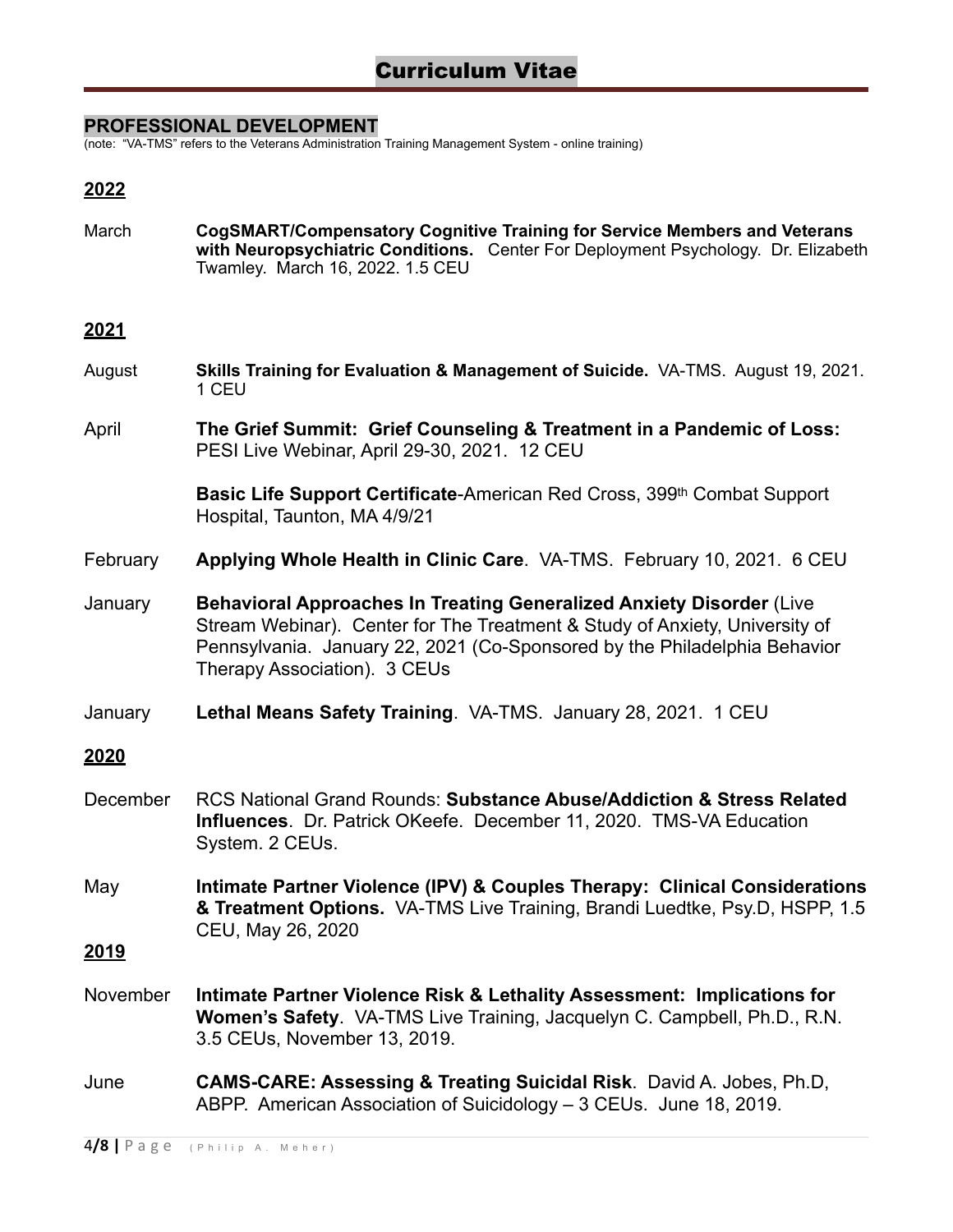| May         | <b>Complete Gottman (Marriage/Couples) Consultation for Certification</b><br>The Gottman Institute, Seattle, WA (begun February 2017)                                                                                                                                                               |
|-------------|-----------------------------------------------------------------------------------------------------------------------------------------------------------------------------------------------------------------------------------------------------------------------------------------------------|
|             | VHA Intimate Partner Violence (IPV) Assistance Program Training Series -<br>Program Evaluation, Metrics, and Best Practices (TMS): May 22, 2019, LeAnn<br>Bruce, PhD, LCSW, National Program Manager, Intimate Violence Partner Assistance<br>Program                                               |
| March       | Readjustment Counseling Service Training (PTSD/Suicide/Trauma/Ethics)<br>RCS, Mystic, CT, March 18-22, 2019 (27.5 CEU hours)                                                                                                                                                                        |
| January     | VHA Intimate Partner Violence (IPV) Assistance Program Training Series: -<br>Overview & Introduction (TMS): January 23, 2019, LeAnn Bruce, PhD, LCSW,<br>MVF-CSW, Veterans Health Administration, (1.5 CEU)                                                                                         |
|             | Trauma Informed Guilt Reduction Therapy (Norman Sonya, Ph.D.)<br>Tampa Florida Vet Center (2 hour V-TEL Training at Lewiston, ME Vet Center)                                                                                                                                                        |
| <u>2018</u> |                                                                                                                                                                                                                                                                                                     |
| September   | Privacy and HIPAA Training (VA-TMS) (1 CEU)<br><b>Government Ethics - The Essentials (1 CEU)</b><br>Prevention of Workplace Harassment/No FEAR (1.5 hours)<br>Suicide Risk Management For Clinicians (Refresher) (1.5 hours)<br>Social Work Leadership - Ethics in Leadership & Health Care (1 CEU) |
| August      | Readjustment Counseling Service Training (PTSD/Suicide/Trauma/Ethics)<br>RCS, Baltimore, MD, August 14-17, 2018 (23 CEU hours)                                                                                                                                                                      |
| April       | <b>Acceptance &amp; Commitment Therapy: 2-Day Intensive ACT Training</b><br>PESI, Taunton, MA (12.5 CEU hours)                                                                                                                                                                                      |
| 2017        |                                                                                                                                                                                                                                                                                                     |
| September   | <b>Suicidal Risk Management For Clinicians</b><br>VA-TMS (1 CEU)                                                                                                                                                                                                                                    |
| March       | <b>HeartCode BLS (Basic Life Support)</b><br>Veteran's Administration (online and practicum)                                                                                                                                                                                                        |
| February    | <b>Prevention &amp; Management of Disruptive Behavior Level II</b><br><b>Veterans Administration</b>                                                                                                                                                                                                |
| February    | Begin Gottman (Marriage/Couples) Consultation For Certification<br>The Gottman Institute, Seattle, WA                                                                                                                                                                                               |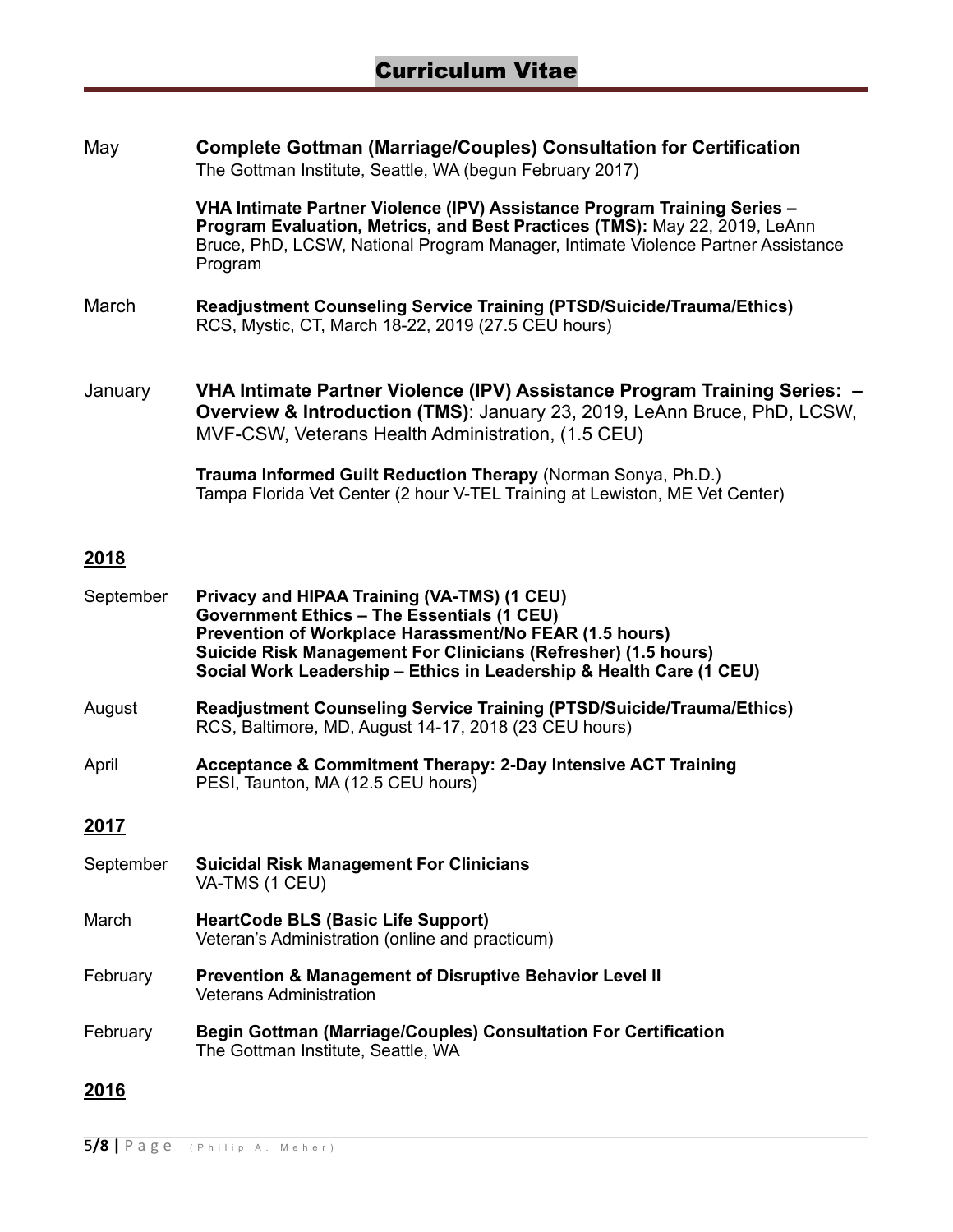# Curriculum Vitae

| December  | <b>Cognitive Behavioral Therapy for Depression (CBT-D)</b>                         |
|-----------|------------------------------------------------------------------------------------|
|           | Center for Deployment Psychology (13.5 CE hours, online training)                  |
| November  | Level 3 Clinical Training: Gottman Method Couples Therapy, Practicum Training      |
|           | National Marriage Seminars, Memphis, TN (20 CE hours)                              |
| October   | Standards of Ethical Conduct, Professional Boundaries (VA, TMS) (1 CEU)            |
| September | Annual Government Ethics Training (VA, TMS) (1 CEU)                                |
| September | Privacy and HIPAA Training (VA, TMS) (1 CEU)                                       |
| July      | Prevention of Workplace Harassment/No FEAR (VA, TMS) (1 CEU)                       |
| June      | Level 2 Clinical: Gottman Couples Therapy, Assessment, Intervention/Co-Morbidities |
|           | National Marriage Seminars, Orlando, FL (20 CE hours)                              |
| March     | <b>Overseas Deployment Training, US Army Chaplains</b>                             |
|           | USAG, Grafenwoehr Army Base, Grafenwoehr, Germany (3 weeks)                        |

# **2015**

| December<br>October | VA Privacy/Information, Security Awareness, Rules of Behavior (VA-TMS) (1 CEU)<br><b>Cognitive Processing Therapy (CPT) for PTSD: Veteran/Military Version</b> |
|---------------------|----------------------------------------------------------------------------------------------------------------------------------------------------------------|
|                     | VA Employee Education System, Auburn, MA (20 CE hours)                                                                                                         |
| October             | <b>Counseling Abusers (Domestic Violence): Advanced Training for Group Leaders</b>                                                                             |
|                     | Emerge, Dr. David Adams, Cambridge, MA. (14 CE hours)                                                                                                          |
| September           | Annual Government Ethics Training (VA-TMS) (1 CEU)                                                                                                             |
| September           | Privacy and HIPAA Focused Training (VA-TMS) (1 CEU)                                                                                                            |
| September           | Level 1 Clinical: Gottman Method Couples Therapy, Bridging the Couple Chasm                                                                                    |
|                     | National Marriage Seminars, Long Island City, NY (12 CE hours)                                                                                                 |
| July                | PTSD Consultation: Cognitive Processing Therapy (VA-TMS) (1 CEU)                                                                                               |
| June                | Standards for Ethical Conduct, Professional Boundaries (VA-TMS) (1 CEU)                                                                                        |
| June                | NH DHHS, Justice Involved Veterans Conference                                                                                                                  |
|                     | Veterans Involved Justice Task Force, NH DHHS (5 CEUs)                                                                                                         |
| June                | <b>Non-Medication Treatments for ADHD</b>                                                                                                                      |
|                     | Dr. David Nowell, PH.D. PESI, Manchester, NH (6.25 CE hours)                                                                                                   |
| April               | VHI: Military Sexual Trauma Web Course (VA-TMS) (2.5 CEU)                                                                                                      |
| March               | Killing In War: Research and Treatment (VA-TMS) (1 CEU)                                                                                                        |
| February            | DSM-5 Training: What You Need To Know (VA-TMS) (1 CEU)                                                                                                         |
| January             | PTSD and Patient Engagement in Evidence Based Practice (VA-TMS) (1 CEU)                                                                                        |
| January             | VA Privacy and Information Security Awareness and Rules (VA-TMS) (1 CEU)                                                                                       |

| December | <b>Healing the Angry Brain</b>                                             |
|----------|----------------------------------------------------------------------------|
|          | Dr. Ron Potter-Efron, PHD, LICSW, CADCII, PESI, Manchester NH (6 CE hours) |
| December | PTSD and Cannabis Use (VA-TMS)(1 CEU)                                      |
| October  | The Dissociative Subtype of PTSD (VA-TMS)(1 CEU)                           |
| August   | When to Consider DBT for Patients with PTSD (VA-TMS)(1 CEU)                |
| August   | Privacy and HIPAA Focused Training (VA-TMS)(1 CEU)                         |
| August   | Caring for Women Veterans (VA-TMS)(1 CEU)                                  |
| August   | Prevention of Workplace Harassment/No Fear (VA-TMS)(1 CEU)                 |
| August   | <b>Annual Government Ethics Training (VA-TMS)(1 CEU)</b>                   |
| August   | <b>Suicide Risk Management Training For Clinicians (VA-TMS)(1 CEU)</b>     |
| August   | VA Privacy and Information Security Awareness and Risk (VA-TMS) (1 CEU)    |
| May      | <b>Using Prolonged Exposure in Clinical Practice</b>                       |
|          | Dr. Claudia Zayfert, NH Mental Health Symposium (8 hours)                  |
| March    | Substance Abuse Subtle Screening Inventory (SASI), Clinical Interpretation |
|          | NH DHHS, Manchester, NH (3.5 hours)                                        |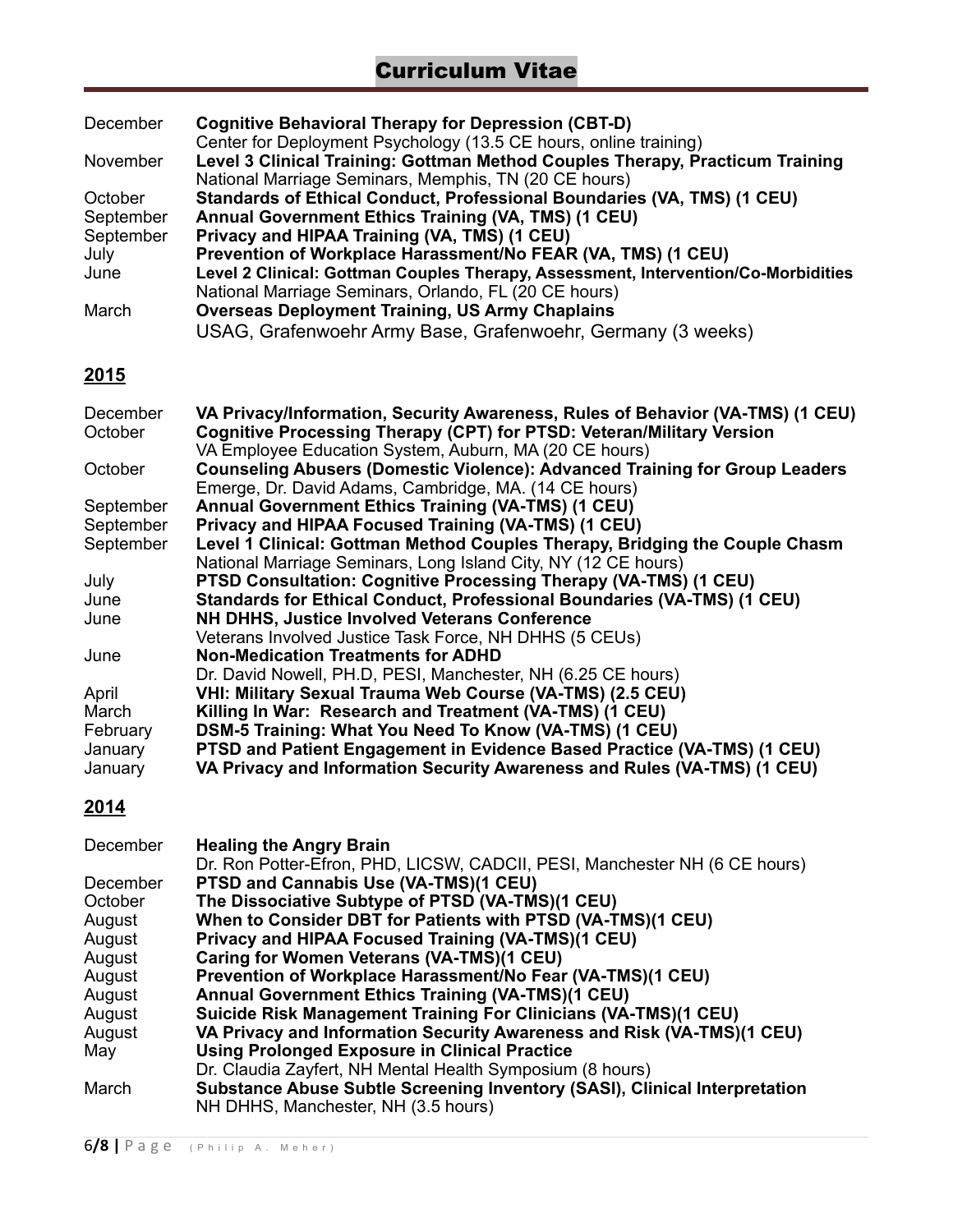# Curriculum Vitae

January **Introductory Domestic Violence Training: Counseling Abusers** Emerge, Dr. David Adams, Cambridge MA (20 hours) Jan/Sept **Batterer Intervention Group Observation** Emerge, Cambridge, MA (6 groups, 12 hours)

# **2013**

| December  | Prevention and Management of Disruptive Behavior (VA-TMS) (1 hour)                                                                   |
|-----------|--------------------------------------------------------------------------------------------------------------------------------------|
| December  | Applied Suicide Intervention Skills Training (ASIST), Train-The-Trainer<br>Living Works Education, Calgary Alberta Canada (40 hours) |
| October   | <b>Domestic Violence Interventions and Treatment</b>                                                                                 |
|           | New Hampshire Army National Guard (2 hours)                                                                                          |
| September | VHI: Military Sexual Trauma Web Course (VA-TMS) (1 hour)                                                                             |
| September | Privacy and HIPAA Focused Training (VA-TMS) (1 hour)                                                                                 |
| May       | <b>Anxiety and Panic - Evidence Base Treatments</b>                                                                                  |
|           | PESI (home study) (8 hours)                                                                                                          |
| April     | <b>Prolonged Exposure Therapy for PTSD</b>                                                                                           |
|           | Dr. Edna Foa, University of Pennsylvania (32 hours)                                                                                  |
| January   | VA Privacy and Information Security Awareness and Risk (VA-TMS) (1 hour)                                                             |
| January   | <b>Psychological First Aid</b>                                                                                                       |
|           | New Hampshire Department of Health and Human Services (8 hours)                                                                      |

# **2012**

| November  | <b>US Army Chaplain Captains Career Course</b><br>Fort Jackson, South Carolina (2 weeks) |
|-----------|------------------------------------------------------------------------------------------|
| September | <b>Clinical Training: PTSD, TBI and Mental Health</b>                                    |
|           | Readjustment Counseling Services, Region 1A, Manchester, NH (16 hours)                   |
| September | Privacy and HIPAA Focused Training (VA-TMS) (1 hour)                                     |
| August    | <b>Cognitive Behavioral Therapy for PTSD and Trauma</b>                                  |
|           | Dr. Donald Meichenbaum, PHD, Cape Cod Institute, Orleans, MA (18 hours)                  |
| May       | <b>Suicide Assessment, Prevention and Care</b>                                           |
|           | Veterans Health Administration, Manchester, NH (8 hours)                                 |
| April     | <b>Grief Care/Counseling</b>                                                             |
|           | PESI, Portsmouth, NH (8 hours)                                                           |
| February  | VA Privacy and Information Security Awareness and Rules (VA-TMS) (1 hour)                |
| 2011      |                                                                                          |

| October | <b>Nonviolent Crisis Prevention Intervention Training</b> |
|---------|-----------------------------------------------------------|
|         | Anna Jaques Hospital, Newburyport, MA (8 hours)           |
| August  | US Army Family Life (Counseling) Chaplain School          |
|         | US Army, Fort Bragg, NC (2 weeks)                         |

| September | US Army Chaplain Deployment (Operation New Dawn)                      |
|-----------|-----------------------------------------------------------------------|
|           | Camp Buehring, Kuwait (12 months)                                     |
| March     | <b>Strong Bonds Marriage Seminar Certification Training (US ARMY)</b> |
|           | US Army, Fort Jackson, SC                                             |
| March     | L.I.N.K.S Marriage Seminar Certification Training (US ARMY)           |
|           | US Army, Fort Jackson, SC                                             |
| January   | US Army Chaplain Basic Officer Leader Course                          |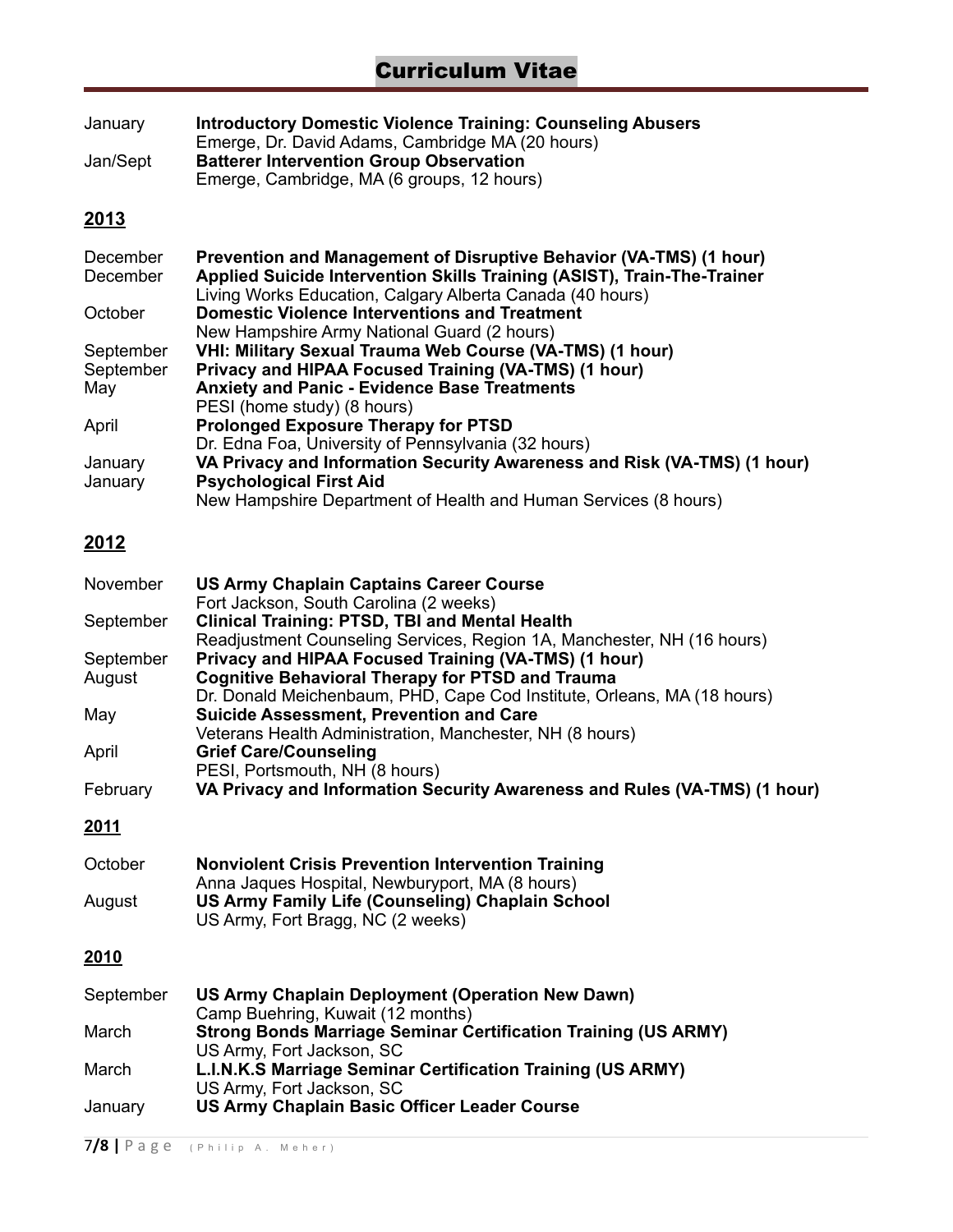|               | US Army, Fort Jackson, SC (3.5 months)                                                                                                 |
|---------------|----------------------------------------------------------------------------------------------------------------------------------------|
| 2009          |                                                                                                                                        |
| October       | <b>Nonviolent Crisis Prevention Intervention Training</b>                                                                              |
| March         | Anna Jaques Hospital, Newburyport, MA (8 hours)<br><b>Risk Assessment and Mental Status Exam</b><br>PESI Seminar, Boston, MA (8 hours) |
| 2008          |                                                                                                                                        |
| October       | <b>Nonviolent Crisis Prevention Intervention Training</b><br>Anna Jaques Hospital, Newburyport, MA (8 hours)                           |
| 2007<br>April | <b>Anger Management Trainer Certification-Intermediate</b><br>What's Good About Anger Institute, Chicago, IL (40 hours, home study)    |
| February      | <b>Church Leadership Summit</b><br>Rev. Rick Warren, Willow Creek Community Church, Chicago, IL (16 hours)                             |
| 2005          |                                                                                                                                        |
| October       | <b>Small Group Leadership Conference</b><br>Rev. Rick Warren, Willow Creek Community Church, Chicago, IL (16 hours)                    |
| 2000<br>May   | <b>Preaching for Life Change</b><br>Rev. Rick Warren, Saddleback Community Church, Saddleback, CA (16 hours)                           |
| <u>1998</u>   |                                                                                                                                        |
| October       | <b>Leadership for the Local Church</b><br>Rev. John Maxwell, PH.D, Rockford, IL (8 hours)                                              |
| <u>1994</u>   |                                                                                                                                        |
| June          | <b>North American Conference for Itinerant Evangelists</b><br>Billy Graham Evangelistic Association, Louisville, KY (3 days)           |
| <u>1993</u>   |                                                                                                                                        |
| February      | <b>Billy Graham School Of Evangelism</b><br>Billy Graham Evangelistic Association, Ashville, NC (3 days)                               |
| <u>1987</u>   |                                                                                                                                        |
| April         | <b>Prepare-Enrich Couples Assessment Certification</b><br>Gordon-Conwell Theological Seminary, South Hamilton MA                       |

# **PRESENTATIONS**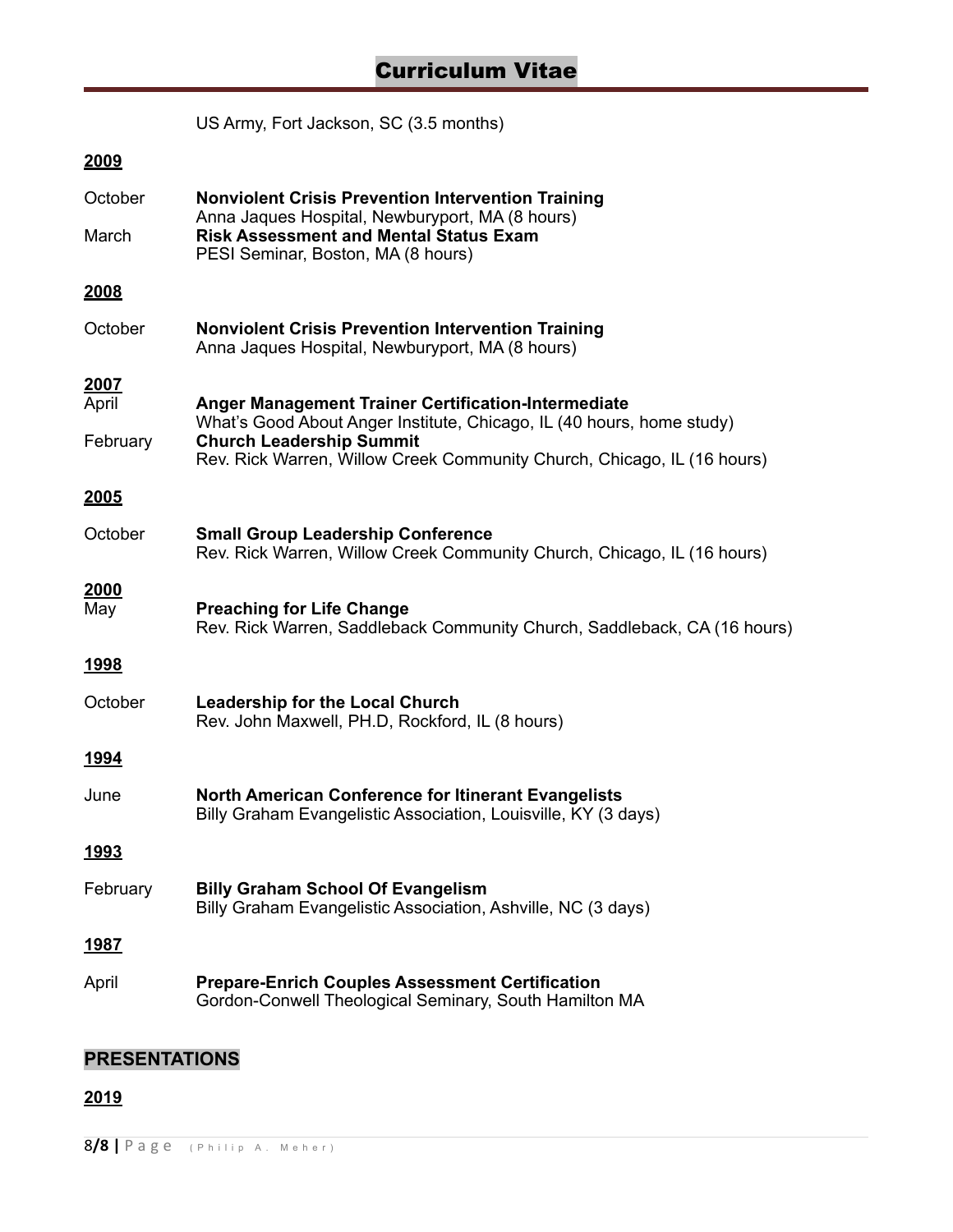- September 12-13: Applied Suicide Intervention Skills Training Co-Facilitator (Lewiston Vet Center, Lewiston, ME)
- Sept. 7,14, 21: 3 Day Anger Management Workshop, Hampton Inn/Suites, Haverhill, MA
- July 31: 2 Day Applied Suicide Intervention Skills Training Co-Facilitator (US NAVY, Portsmouth Navel Shipyard)
- July 18: Marriage and Military Culture Impact Training (co-facilitate): Maine Military Culture Training Seminar, Augusta, ME.
- May 17-18: 2 Day Intensive Anger Management Workshop, Hampton Inn/Suites, Haverhill, MA
- January: 2 Day Intensive Anger Management Workshop, Hampton Inn/Suites, Haverhill, MA

#### **2018**

- October 29: Expert Witness (Domestic Violence), Merrimack Family Division Court, Merrimack, NH
- September: 2 Day Intensive Anger Management Workshop, Hampton Inn/Suites, Haverhill, MA
- September: PREP Marriage Seminar Co-Facilitator (Portsmouth, NH Army National Guard)
- August: Applied Suicide Intervention Skills Training Co-Facilitator (Easter Seals, Manchester, NH)
- July: Mental Health Support for Veterans with PTSD Staff Training: Teen Challenge Maine, Winthrop, ME
- May: 2 Day Intensive Anger Management Workshop, Hampton Inn/Suites, Haverhill, MA
- April: 2 Day Intensive Anger Management Workshop, Hampton Inn/Suites, Haverhill, MA
- February: 2 Day Intensive Anger Management Workshop, Hampton Inn/Suites, Haverhill, MA

#### **2017**

- December: 2 Day Intensive Anger Management Workshop, Hampton Inn/Suites, Haverhill, MA
- August: Applied Suicide Intervention Skills Training Co-Facilitator (Manchester, NH)
- Yellow Ribbon (Air Force), Anger Management Presenter (Portsmouth, NH)
- EMERGE Batterer Intervention Group Facilitator (NEAM, Plaistow, NH)
- Anger Management Group Facilitator (New England Anger Management, Plaistow, NH)

#### **2016**

- EMERGE Batterer Intervention Group Facilitator (Vet Center, Hooksett, NH)
- LINKS Marriage Seminar Co-Facilitator (Lakes Region, NH Army National Guard)
- Applied Suicide Intervention Skills Training Co-Facilitator (Manchester, NH)
- PREP Marriage Seminar Co-Facilitator (Portsmouth, NH Army National Guard)
- EMERGE Batterer Intervention Group Facilitator (NEAM, Plaistow, NH)
- Anger Management Group Facilitator (New England Anger Management, Plaistow, NH)

#### **2015**

- LINKS Marriage Seminar Co-Facilitator (Lakes Region, NH Army National Guard)
- Applied Suicide Intervention Skills Training Co-Facilitator (CT Army National Guard)
- Applied Suicide Intervention Skills Training Co-Facilitator (Delaware National Guard)
- PREP Marriage Seminar Co-Facilitator (Portsmouth, NH Army National Guard)
- EMERGE Batterer Intervention Group Facilitator (NEAM, Plaistow, NH)
- Anger Management Group Facilitator (New England Anger Management, Plaistow, NH)

- LINKS Marriage Seminar Co-Facilitator (Lakes Region, NH Army National Guard)
- Applied Suicide Intervention Skills Training Co-Facilitator (CT Army National Guard)
- Applied Suicide Intervention Skills Training Co-Facilitator (Delaware National Guard)
- PREP Marriage Seminar Co-Facilitator (Portsmouth, NH Army National Guard)
- Applied Suicide Intervention Skills Training Co-Facilitator (Colorado Mesa University)
- North Country Veterans Conference, Anger Management Presenter (Portsmouth, NH)
- Anger Management Group Facilitator (New England Anger Management, Plaistow, NH)
- Panel Presentation: Strengthening Veteran Community Connections (Manchester VAMC)